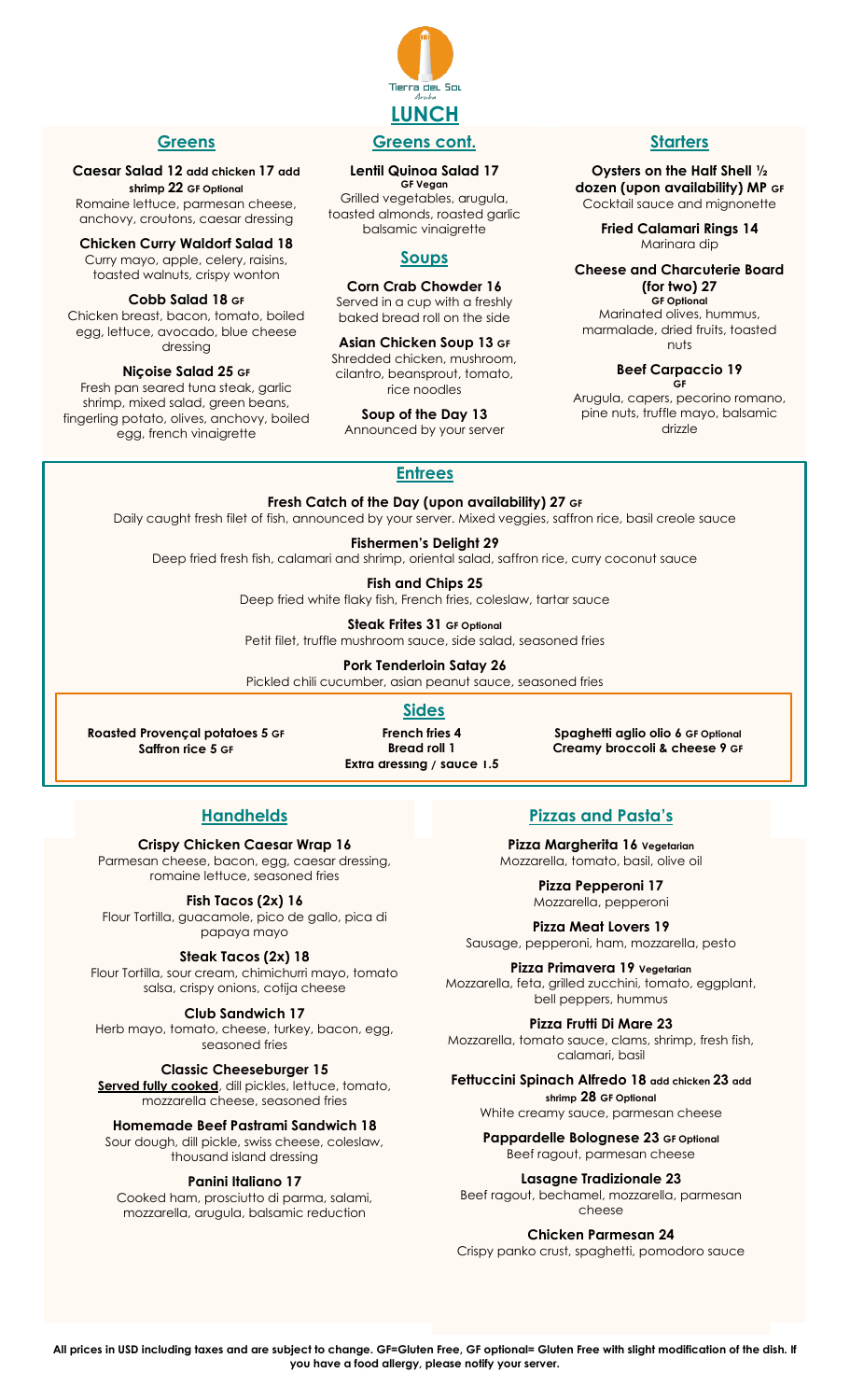

#### **Superbock draft beer 25 cl 6 35 cl 8 50 cl 10**

| Balashi 6     | Heineken 7.5      | Corona 7.5                 | Budlight 7.5       |
|---------------|-------------------|----------------------------|--------------------|
| Chill 6       | Amstel Bright 7.5 | Presidente Light 12 Oz 7.5 | Miller Light 7.5   |
| Magic Mango 6 | Stella Artois 7.5 |                            | Michelob Ultra 7.5 |

#### **Wines**

| Sartori 'Erfo' Prosecco Brut   Treviso, Italy                            | -<br>12 | 48  |
|--------------------------------------------------------------------------|---------|-----|
| Piper-Heidsieck 'Cuvée' Champagne Brut   Reims, France                   | 24      | 120 |
| Whispering Angel by D'ESCLANS Rosé   Côtes de Provence, France           | 18      | 72  |
| Santa Cristina Pinot Grigio by Antinori   Delle Venezie, Italy           | 12      | 48  |
| Giesen Estate Sauvignon Blanc   Marlborough, New Zealand                 | 14      | 56  |
| Grans-Fassian Riesling   Mosel, Germany                                  | 15      | 60  |
| Wente 'Morning Fog' Chardonnay   Livermore Valley, California            | 15      | 60  |
| Nielson Chardonnay   Santa Barbara County, California                    | 18      | 72  |
| Altaland Pinot Noir   Patagonia, Argentina                               | 14      | 56  |
| Carmel Road Pinot Noir   Monterey, California                            | 18      | 72  |
| Bogle <b>Merlot</b>   California                                         | 14      | 56  |
| La Posta 'Pizzella' by Catena Malbec   Mendoza, Argentina                | 15      | 60  |
| Wente 'Southern Hills' Cabernet Sauvignon   Livermore Valley, California | 15      | 60  |
| J. Lohr 'Seven Oaks' Cabernet Sauvignon   Paso Robles, California        | 18      | 72  |

#### **Cocktails**

Virgin Colada, Strawberry or Lemonade 6 Piña Colada, Strawberry Daiquiri 12 Martinis, Margaritas, Mojitos and other premium cocktails 13 **\*\*Super premium cocktails 15** Dark & Stormy – Dark rum, lime juice, ginger beer Aperol Spritz – Aperol, Prosecco, soda Moscow Mule – Vodka, lime juice, ginger beer Seelbach – Bourbon, Prosecco, soda Bloody Maria – Tequila, tomato juice, Worcestershire, salt and pepper rim Gin Cooler – Gin, cucumber, rosemary, lime juice, tonic

Tanqueray London Dry Gin 10 Bombay Sapphire London Dry Gin 10 Rutte Dry Gin 10 (Dutch) Canaima Gin 10 Hendrick's Gin 13 \*\* (Scottish) Aviation American Gin 15 Sombra Mezcal 13 Porfidio Blue Agave Plata 13 Porfidio Blue Agave Añejo 13

> Coca Cola 3.50 Diet Coke 3.50 Sprite 3.50 Club Soda 3.50 Ginger Ale 3.50 Lemonade 4.50

## **Spirits**

Absolut Vodka 9 Tito's Vodka 10 Grey Goose Vodka 11 Ocean Organic Vodka 15 Don Valente Tequila Blanco10 Don Valente Tequila Reposado 13\*\*

## **Non-Alcoholic Drinks**

Orange juice 4.50 Pineapple Juice 4.50 Cranberry juice 4.50 Apple juice 4.50 Fruit punch 4.50 Iced Tea 4.50

Bacardi Rum 9 Caney Rum 9 Captain Morgan Spiced Rum 9 Diplomatico Rum 10 Papiamento rum 11 Crusoe Organic Rum 9 Old Parr Whisky 10 Black Label Whisky 10 Buffalo Trace Bourbon 10

**G B**

Bottled water 4.50 Coffee 3.50 Espresso 3.50 Café latte 5 Cappuccino 5 Tea 3.50

#### **All prices in US\$**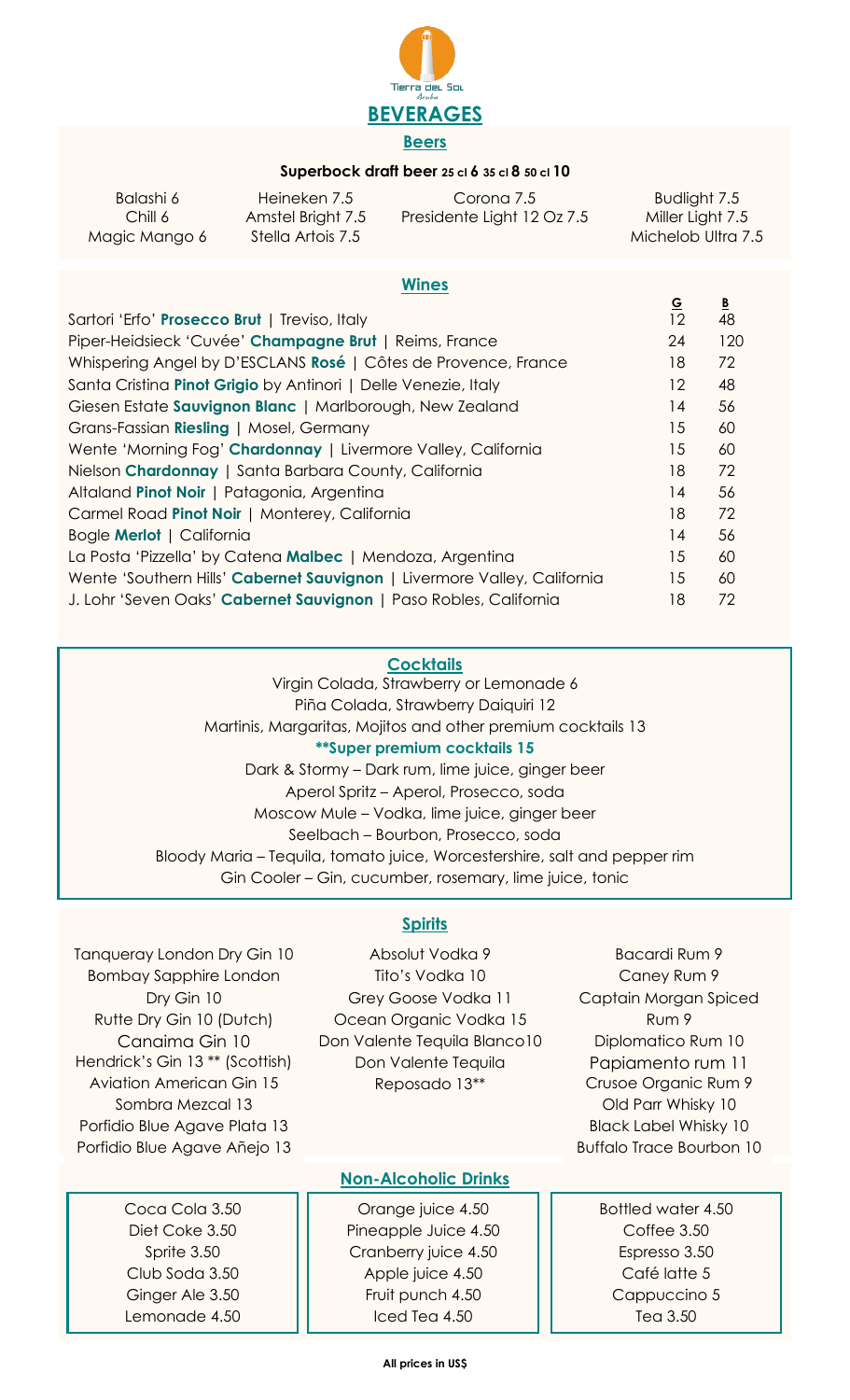

## **Soups**

**Corn Crab Chowder 16** Served in a cup with a freshly baked bread roll on the side

**Tomato Basil Soup 13 GF Optional** Garlic croutons, basil oil, parmesan cheese

**Soup of the Day 13** Announced by your server

## **Greens**

**Caesar Salad 12 GF Optional** Romaine lettuce, shaved parmesan cheese, anchovy, garlic croutons, caesar dressing

**TDS wedge salad 15 GF Optional**

Boston lettuce, tomato, applewood smoked bacon, dried cranberries, gorgonzola, fried onions, blue cheese dressing or vinaigrette

## **Appetizers**

**Oysters on the Half Shell ½ dozen (upon availability) MP GF** American cocktail sauce, mignonette

> **Fried Calamari Rings 14** Crispy fried calamari served with marinara sauce

> > **Escargot Escoffier 19 GF Optional**

Herbed garlic butter, potato bread

**Shrimp Cocktail 18 GF**

American cocktail sauce.

**Flash Seared Tuna Tataki 19**

Green apple wakame salad, pickled carrot, lemon mayo, soy reduction

**Cheese and Charcuterie Board (for two) 27 GF Optional**

Marinated olives, hummus, marmalade, dried fruits, toasted nuts

**Beef Carpaccio 19 GF**

Arugula, capers, pecorino romano, pine nuts, truffle mayo, balsamic drizzle

## **Pizzas and Pasta's**

**Pizza Margherita 16 Vegetarian** Mozzarella, tomato, basil, olive oil

> **Pizza Pepperoni 17** Mozzarella, pepperoni

**Pizza Meat Lovers 19** Sausage, pepperoni, ham, mozzarella, pesto

**Pizza Prosciutto e Funghi 26** Bechamel, mozzarella, prosciutto, mushroom, arugula, truffle oil

**Pizza Primavera 19 Vegetarian**

Mozzarella, feta, grilled zucchini, tomato, eggplant, bell peppers, hummus

**Pizza Frutti Di Mare 23** Mozzarella, tomato sauce, clams, shrimp, fresh fish, calamari, basil

**Spaghetti Vongole 36** Fresh clams, white wine, olive oil, garlic, parmesan cheese

**Fettuccini Spinach Alfredo 20 add chicken 25 add shrimp 30 GF Optional** White creamy sauce, parmesan cheese

> **Pappardelle Bolognese 24 GF Optional** Beef ragout, parmesan cheese

**Lasagne Tradizionale 24** Beef ragout, bechamel, mozzarella, parmesan cheese

**Chicken Parmesan 25** Crispy panko crust, spaghetti, pomodoro sauce

**All prices in USD including taxes and are subject to change. GF=Gluten Free, GF optional= Gluten Free with slight modification of the dish. If you have a food allergy, please notify your server.**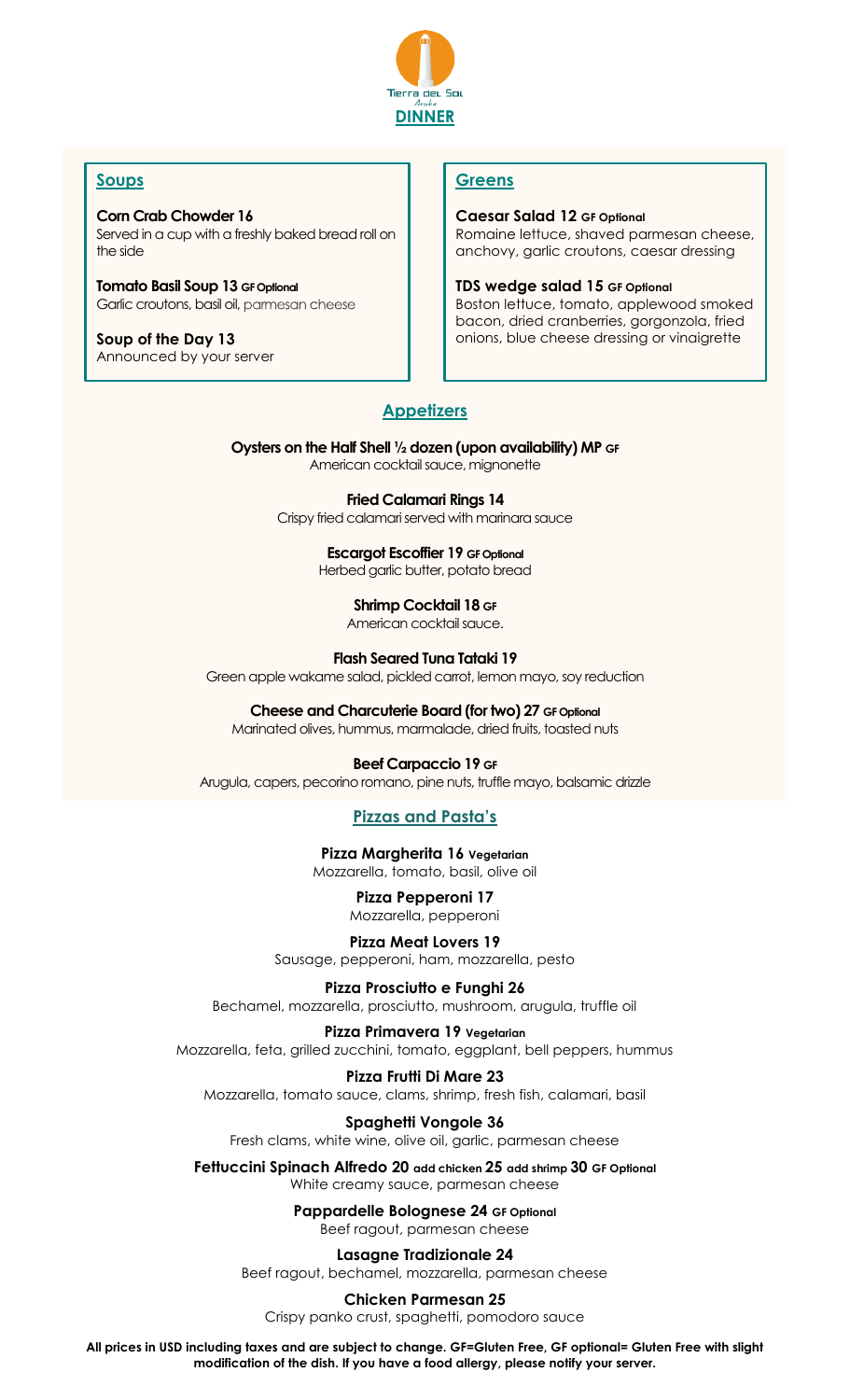

#### **Mains**

#### **Fresh Catch of the Day (upon availability) 34 GF**

Daily caught fresh filet of fish, mixed vegetables, white wine lemon sauce

#### **Caribbean Seafood 42 GF**

Red snapper fillet, shrimp, calamari, and mussels, mixed vegetables, yellow coconut curry sauce

#### **Spicy Garlic Shrimp 34 GF**

Mixed vegetables, fra diavolo **or** creamy madam janette sauce

#### **Ahi Tuna Steak 36**

Sesame coated, bok choy, sprouts, miso ginger sauce

#### **Filet Mignon 39 add 4 Shrimp 12 add Lobster Tail MP GF Optional**

8 oz beef tenderloin served with mix vegetables and truffle mushroom cognac sauce

#### **The Tierra del Sol Gourmet Burger 26**

Our signature Wagyu ground beef patty, caramelized onions, tomato chutney, smoked cheese, truffle mayo, French fries

#### **Vegan Bowl 25 GF**

Grilled asparagus, zucchini, eggplant, tomatoes, quinoa, lemon vinaigrette, hummus, fire roasted pepper sesame sauce

#### **Specialties of the House**

**Broiled Lobster Thermidor MP GF**

Mixed vegetables, Pernod sauce, mushrooms, gratinated with parmesan cheese and herbs

#### **Mediterranean Branzino 42 GF**

Branzino fillet, sauteed shrimp and calamari, olive oil, tomatoes, fresh herbs

#### **Korean BBQ Pork Chop 36 GF**

Cucumber kimchi, Korean chimichurri

#### **Fettuccini Pescatore 42 GF Optional**

Light tomato sauce, cherry tomatoes, clams, fresh fish, shrimp, calamari, basil

#### **Fettuccini Truffle Carbonara 28 GF Optional**

Truffle alfredo sauce, pancetta, poached egg, parmesan cheese

#### **Sides**

Roasted Provençal Potatoes 5 GF Garlic Mashed Potatoes 5 GF French fries 4

Extra Dressing / Sauce 1.5

Jasmine Rice 5 GF

Truffle Risotto 8 GF

Spaghetti Aglio e olio 6 GF Optional

Green Asparagus 7 GF Creamy Broccoli & Cheese 9 GF Bread Roll 1

## **Sweets**

**Crispy apple pie 13** Served a la mode with vanilla ice cream

**Caramel Flan 9 GF Optional**

#### **Chocolate Mousse Cake 13**

#### **Tropical Fruit Sorbet 9 GF**

#### **New York Cheesecake 11**

#### **Ice Cream 3 (per scoop) GF Vanilla, Chocolate or Sherbet**

**All prices in USD including taxes and are subject to change. GF=Gluten Free, GF optional= Gluten Free with slight modification of the dish. If you have a food allergy, please notify your server.**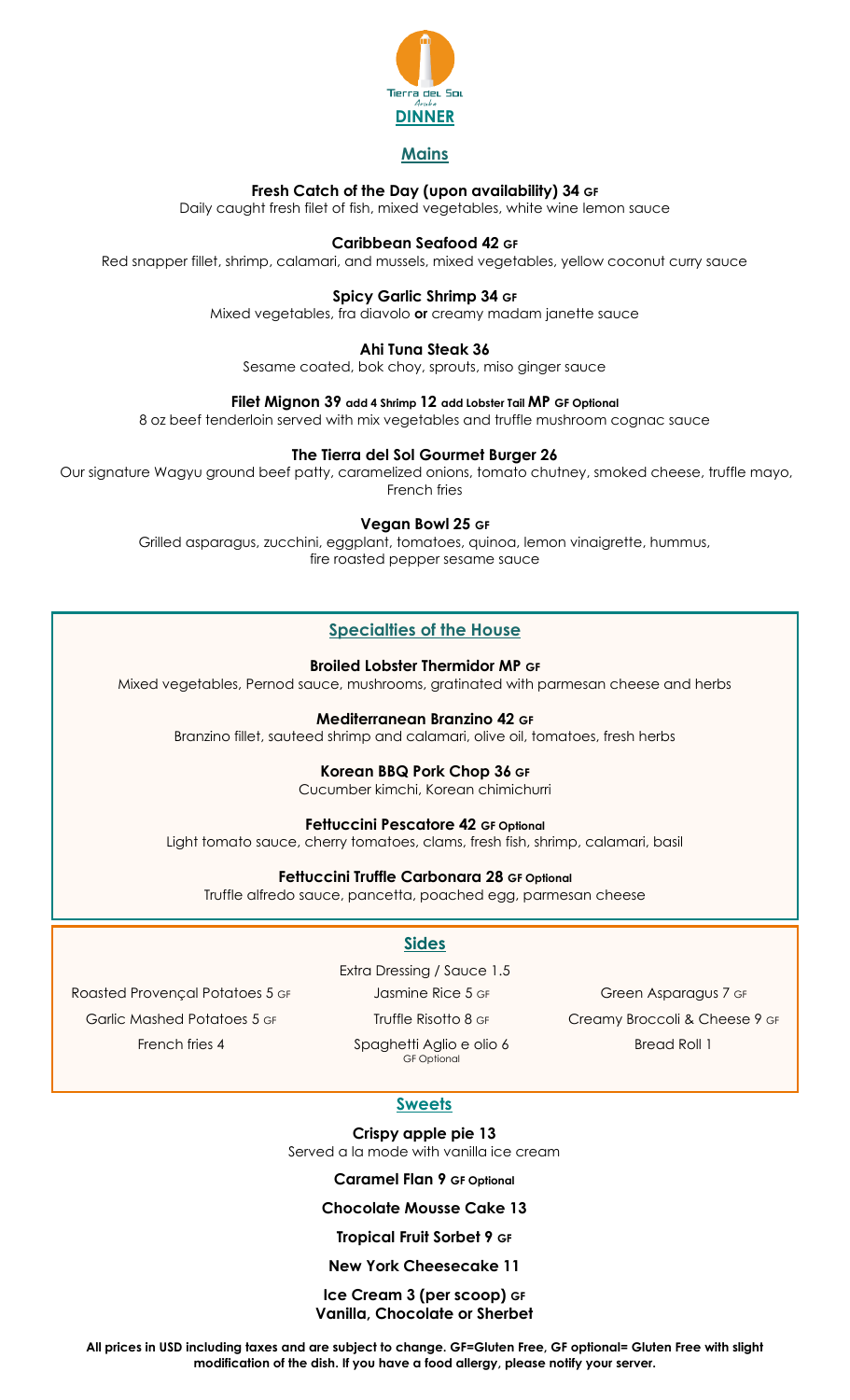

#### **Sparkling Wines**

| Sartori 'Erfo' Prosecco Brut   Treviso, Italy<br>Flowers - green apples - pear                                                                  |    | 48  |
|-------------------------------------------------------------------------------------------------------------------------------------------------|----|-----|
| Marqués de Cáceres Cava Brut   Penedès, Spain<br>Brioches – white flower – apples                                                               |    | 57  |
| Piper-Heidsieck 'Cuvée' Champagne Brut   Reims, France<br>White peach - fresh almond - orange blossom                                           | 24 | 120 |
| <b>Rosé Wines</b>                                                                                                                               |    |     |
| Whispering Angel by D'ESCLANS Rosé   Côtes de Provence, France<br>Cantaloupe – peach – red cherry                                               | 18 | 72  |
| Hampton Water Rosé   Languedoc, France<br>Floral – fruity – mineral                                                                             |    | 84  |
| We present our wine selection.<br>If you choose to bring your own bottle of wine,<br>a \$30 corkage fee per bottle will be added to your check. |    |     |
| <b>White Wines</b>                                                                                                                              |    |     |
| Santa Cristina Pinot Grigio by Antinori   Delle Venezie, Italy<br>Pineapple - apples - orange zest                                              | 12 | 48  |
| Villa Antinori 'Toscana' Pinot Blend   Tuscany, Italy<br>Pear – pineapple – orange blossom                                                      |    | 54  |
| Gerard Bertrand 'Extra Blanc' Grenache Blanc   Pays d'Oc, France<br>Citrus – minerals – garden herbs                                            |    | 50  |
| Markus Huber 'Terrassen' Grüner Veltliner   Traisental, Austria<br>Crisp – green apples – minerals                                              |    | 55  |
| Giesen Estate Sauvignon Blanc   Marlborough, New Zealand<br>Passionfruit - lime - zest                                                          | 14 | 56  |

| Matanzas Creek Sauvignon Blanc   Alexander Valley, Sonoma County, California<br>Ruby Grapefruit – white peach - jasmine |    | 78  |
|-------------------------------------------------------------------------------------------------------------------------|----|-----|
| Pascal Jolivet Sancerre Blanc   Loire Valley, France<br>Citrus – honey – kiwi                                           |    | 90  |
| Grans-Fassian Riesling   Mosel, Germany<br>Stone fruits – flinty - honey                                                | 15 | 60. |
| Lafage 'Cadireta' Chardonnay   Côtes Catalanes, France<br>Acaia – apple – lime                                          |    | 51  |
| Wente 'Morning Fog' Chardonnay   Livermore Valley, California                                                           | 15 | 60. |

Tropical fruits – pear – nectarine Nielson **Chardonnay** | Santa Barbara County, California 18 18 72 Citrus – pineapple - honey El Enemigo **Chardonnay** | Mendoza, Argentina 90 Lemons – apple – oak Hartford Court **Chardonnay** | Russian River Valley, Sonoma County, California 115

Kiwis – green apple – lemon drop

## **Superior White Wine Selection** 2017 Castello della Sala 'Cervaro della Sala' **Chardonnay Blend** | Umbria, Italy **JS99** 150 Apple – stone fruits – toffee 2018 Bouchard Père & Fils 'Les Clous' **Meursault** | Côte de Beaune, Burgundy, France **JS93** 160 Nutty – stone fruits – cream 2019 Maison Louis Latour **Puligny-Montrachet** | Côte de Beaune, Burgundy, France **JS92** 240 Roasted pineapple – grilled almond – vanilla **JS: JAMES SUCKLING WE: WINE ENTHUSIAST RP: ROBERT PARKER (THE WINE ADVOCAT)**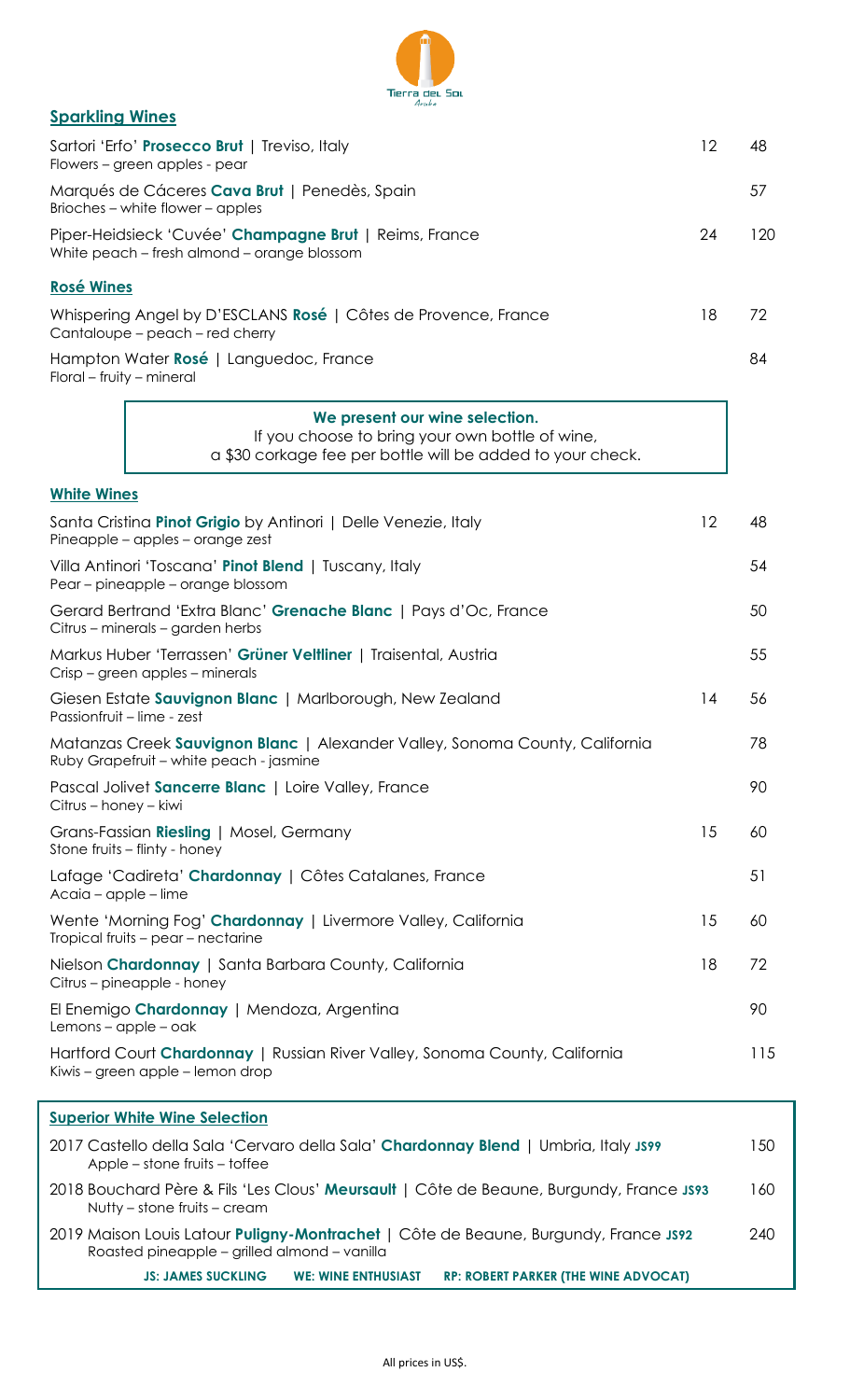

| <b>Red Wines</b>                                                                                                  |    |     |
|-------------------------------------------------------------------------------------------------------------------|----|-----|
| Altaland Pinot Noir   Patagonia, Argentina<br>$Plum - cherry - spite$ flowers                                     | 14 | 56  |
| Bouchard Père & Fils Pinot Noir   Burgundy, France<br>Earthy - red currant - spiciness                            |    | 65  |
| Carmel Road Pinot Noir   Monterey, California<br>Juicy red fruits - baking spice - vanilla                        | 18 | 72  |
| Nielson Pinot Noir   Santa Barbara County, California<br>Tea leaf - caramel - black cherry                        |    | 90  |
| Copain 'Tous Ensamble' Pinot Noir   Sonoma Coast, California<br>Strawberry – black tea – pomegranate              |    | 108 |
| Brewer-Clifton Pinot Noir   Santa Rita Hills, Santa Barbara County, California<br>Cherry - raspberry - figs       |    | 135 |
| Antinori Pèppoli Chianti Classico   Tuscany, Italy<br>Strawberry - blackberry - herbs                             |    | 78  |
| Prunotto <b>Barbaresco</b>   Piedmont, Italy<br>$Red$ fruits – spice – velvety                                    |    | 120 |
| El Enemigo Cabernet Franc   Mendoza, Argentina<br>Cassis – spice – pepper                                         |    | 89  |
| Chateau L'Hospitalet Reserve Grenache Blend   La Clap, Languedoc, France<br>$Spice - strawberry - mint$           |    | 96  |
| Bogle Merlot   California<br>Bing cherry – pipe tobacco – plum                                                    | 14 | 56  |
| J.Lohr 'Los Osos' Merlot   Paso Robles, California<br>Black plum - violet - baking spice                          |    | 69  |
| Bootleg Merlot Blend   Napa Valley, California<br>Blueberry - vanilla - allspice                                  |    | 135 |
| La Posta 'Pizzella' by Catena Malbec   Mendoza, Argentina<br>Raspberry – cherry – leathery                        | 15 | 60  |
| E.Guigal Côtes du Rhône Syrah Blend   Rhône Valley, France<br>Black cherry - earthy - herbs                       |    | 70  |
| Marqués de Cáceres Reserva   Rioja, Spain<br>Cherry - vanilla - dried black fruits                                |    | 87  |
| Wente 'Southern Hills' Cabernet Sauvignon   Livermore Valley, California<br>Black currants - pepper - jam         | 15 | 60  |
| Montes Alpha Cabernet Sauvignon   Colchagua Valley, Chile<br>Strawberry - blueberry - tabaco                      |    | 69  |
| J.Lohr 'Seven Oaks' Cabernet Sauvignon   Paso Robles, California<br>Black currant - black cherry - spice          | 18 | 72  |
| Oberon Cabernet Sauvignon   Napa County, California<br>Candied blackberry - coffee - dark chocolate               |    | 90  |
| Fortress Cabernet Sauvignon   Sonoma County, California<br>Black currant - mocha - vanilla                        |    | 105 |
| Stonestreet Cabernet Sauvignon   Alexander Valley, Sonoma County, California<br>Chocolate - black currants - plum |    | 135 |
| <b>Superior Red Wine Selection</b>                                                                                |    |     |
| 2017 Freemark Abbey Cabernet Sauvignon   Napa Valley, California JS94                                             |    | 195 |

| 2017 Freemark Abbey Cabernet Sauvignon   Napa Valley, California JS94<br>Boysenberry – bing cherry – blackberry                                 | 195 |
|-------------------------------------------------------------------------------------------------------------------------------------------------|-----|
| 2018 Ridge 'Estate' Cabernet Sauvignon   Santa Cruz Mountains, California JS94<br>Bramble fruit – chai spice – pine                             | 210 |
| 2019 Hartford Court Zinfandel   Russian River Valley, Sonoma County, California we93<br>Red raspberries - mint - mocha                          | 180 |
| 2018 Martinelli 'Jackass Vineyard' Zinfandel   Russian River Valley, Sonoma, California RP95<br>Berry preserves - floral potpourri - star anise | 250 |